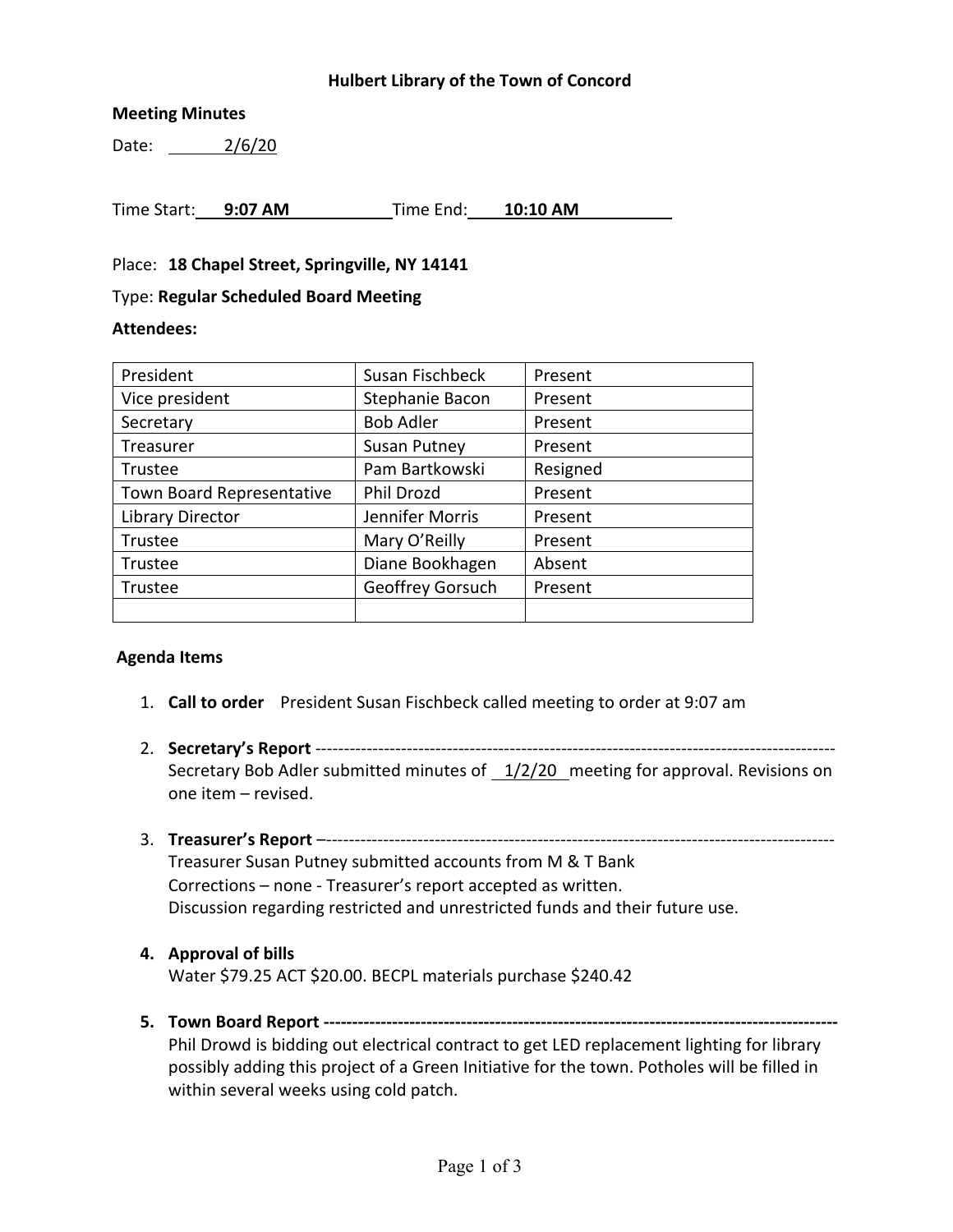**6. Correspondence ----------------------------------------------------------------------------------------------**

Donation thank you letter to Karen Ciszak for \$25.

# **7. Library Director's Report**

• Director's Report attached Request for annual usage statistics of library to be sent to Phil Drozd next month.

## **8. Old Business - none**

## **9. New Business**

- Pat Bartkowski (long time Secretary and trustee) resigned from board because of health reasons.
- Discussed possible recruits for filling two board positions discussion tabled for future sessions.
- Senator Patrick Gallivan had been scheduled to be at Elma Library today but had to postpone.
- Assembly member David DePietro will be at North Collins library Friday 2/7/20 at 11 am
- Motion to approve program funds Stephanie Bacon motion Susan Putney second all ayes
	- $\circ$  \$400 for Yoga play
	- o \$150 for Permaculture
	- o Possible gift for previous board secretary Pam Bartkowski and long-time trustee discussed. Gift to be determined at next meeting.
- Long range planning report was distributed to board via email.
- Board members are encouraged to join one part on the plan to make recommendations, expedite plans.
- Our contract extension and memorandum of understanding was approved by hand vote unanimously. Treasurer directed to sign the extension as board representative.
- Next Long-Range Planning meeting will be held at UNOVA at 1 pm Wednesday February 12, 2020.
- 10. Next meeting date and time: March 5, 2020 at 9 am
- 11. Adjournment Meeting was adjourned at 10:05 am